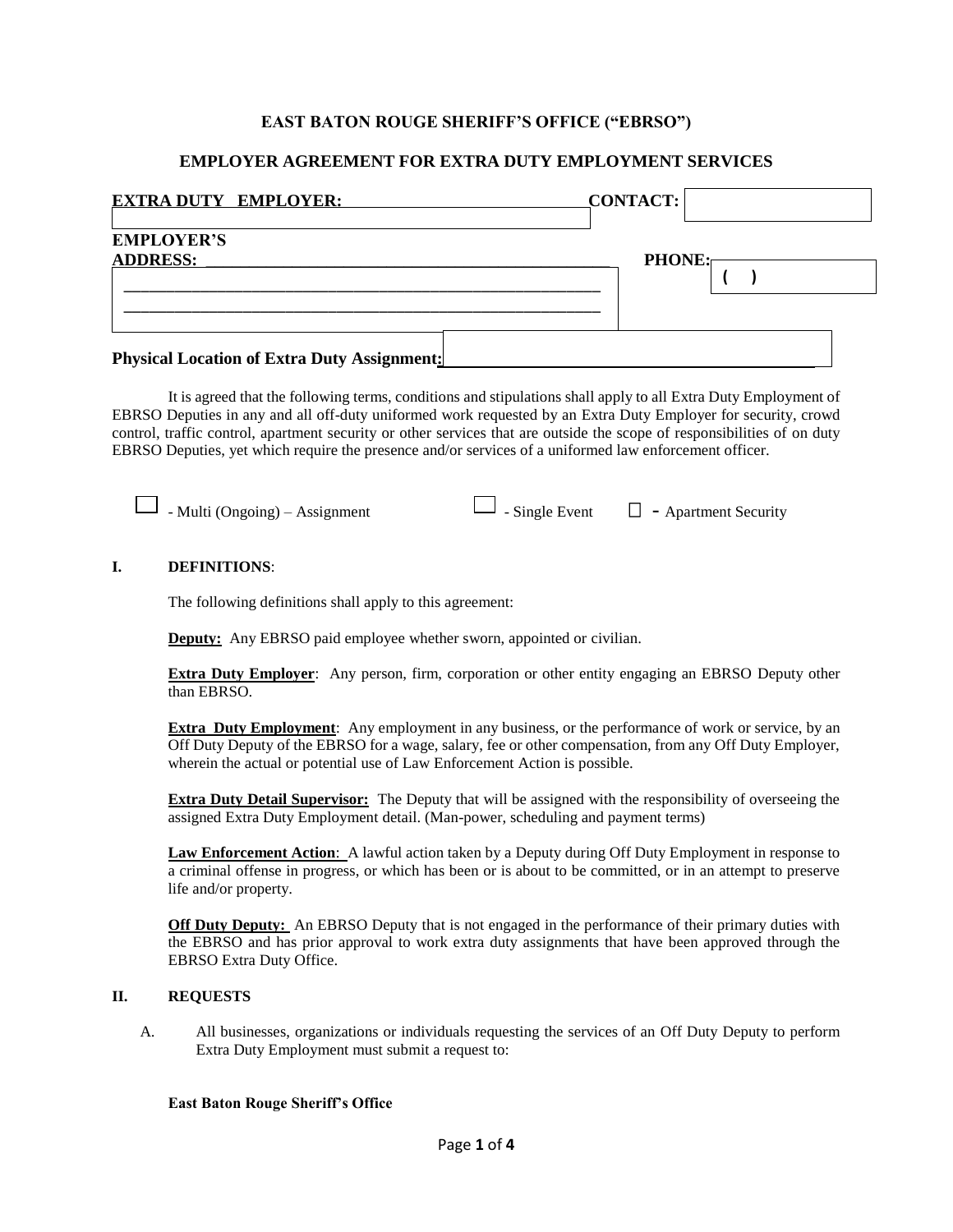**Attention: Extra Duty Coordinator** 225- 389-5088 (Phone) 225-\_389-7823 (Facsimile) [tcurtin@ebrso.org](mailto:tcurtin@ebrso.org) (E-mail)

Г

**III.** 

- B. *All requests should be made at least 48-72 hours prior to the date of engagement for the Extra Duty Employment of the Off Duty Deputy(ies)*. In emergency situations, this requirement may be waived. Any request submitted and filled outside of the regular business hours (Monday-Friday 8:00am – 4:00pm) will be subject to the established (4) hour minimum, payable to the Extra Duty Coordinator along with a scheduling fee to organize and make sure that the assignment will be covered based on the individual request. Off Duty Employment is voluntary for Deputies, and consequently, manpower cannot be guaranteed for all Extra Duty Employment requests. In the event that the Extra Duty Coordinator is unable to coordinate the placement of Off Duty Deputy (ies) for an Extra Duty Employment detail, the Extra Duty Coordinator will notify the requesting Extra Duty Employer as soon as possible.
- C. All potential Off Duty Employers are required to submit an executed copy of this "Employer Agreement for Extra Duty Employment Services" form before a request can be processed and before an Extra Duty Detail Supervisor is assigned.
- D. Please provide the following information to the Extra Duty Coordinator along with each request: Company/Person requesting and phone numbers or Contact Person

| <b>Description</b><br>Of the Assignment:                                                           |  |  |  |  |
|----------------------------------------------------------------------------------------------------|--|--|--|--|
| How many persons will be attending?                                                                |  |  |  |  |
| Number of Deputies to be determined by the Extra Duty Detail Supervisor:                           |  |  |  |  |
| Note: Number of deputies requested could change depending on type of event and number of attendees |  |  |  |  |
|                                                                                                    |  |  |  |  |
|                                                                                                    |  |  |  |  |
|                                                                                                    |  |  |  |  |
|                                                                                                    |  |  |  |  |
| <b>COMPENSATION</b>                                                                                |  |  |  |  |

- A. The minimum rate of pay for Extra Duty Employment is **\$30.00** per hour. The minimum number of hours for any assignment is **(4) four hours even if the assignment is of a shorter duration.**
- B. Extra Duty Employers will pay the individual Deputy(s) either by check, money order or direct deposit. *All returned checks will be assessed a \$50.00 service fee*.
- C. Payment must be made at the time service is rendered. Any exception must receive prior approval from the **Extra Duty Detail Supervisor.**
- D**. Non Payment –** This Agreement is a binding agreement between parties. In the event that the Extra Duty Employer does not remit payment to the Off Duty Deputy in accordance with this Agreement, The Off Duty Deputy will proceed with collection proceedings in accordance with Louisiana R.S. 9:2781 and seek attorney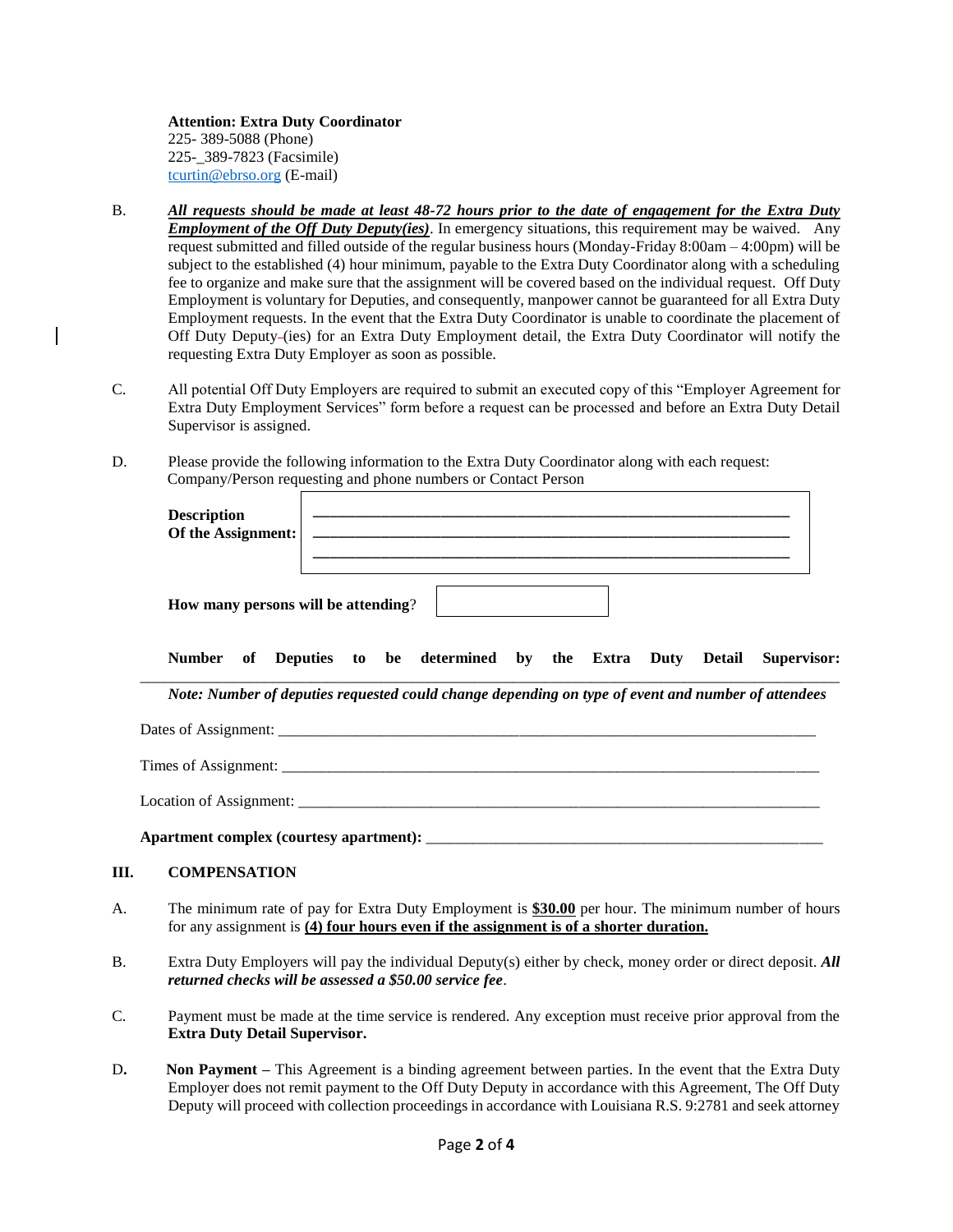fees in the amount of \$250.00 per hour for the legal fees incurred by the Off Duty Deputy for the prosecution and collection of the claim plus all costs of the collection proceedings will be owed by the Extra Duty Employer

E. For specific rates please refer to the "**Extra Duty Pay Scale Addendum**." As it is available upon request from the Extra Duty Coordinator.

## **IV. CANCELLATION POLICY**

A. The Extra Duty Employer must notify the EBRSO Extra Duty Detail Supervisor of any cancellation of an Extra Duty Employment detail no later than **twenty-four (24) hours** prior to the start of the assignment. This includes cancellations involving weather related issues. Failure to provide this notification will require the Extra Duty Employer to compensate the Deputy(s) who have been assigned the job a payment of \$120.00 as a *Cancellation Fee* to **cover the (4) hour minimum.**

## **V. LIABILITY**

*A.* In consideration of the employment of Off Duty Deputy(s), the Extra Duty Employer understands the Deputy engaged in the Extra Duty Employment is not covered by Workers' Compensation Programs, liability provisions of the EBRSO, or the EBRSO Duty Related Injury Policy unless the Deputy is engaged in a Law Enforcement Action at the time of the injury. The EBRSO is exempt by law from Worker's Compensation Insurance Coverage. In the event of a non-law enforcement related incident/injury, the Deputy is subject to the outside employer's Worker's Compensation coverage or liability insurance.

 *The Extra Duty Employer will hold harmless the Sheriff from any and all claims or liabilities resulting from the Extra Duty Employment and indemnify the Sheriff for any loss.*

B. Any Extra Duty Employer that requests Deputy(s) to perform traffic control on a roadway, the Extra Duty Employer will be required to submit to the Extra Duty Coordinator a certificate of proof of liability insurance for \$1 million dollars showing the EBRSO as the certificate holder.

# **East Baton Rouge Parish Sheriff's Office** Parish of East Baton Rouge, Louisiana 8900 Jimmy Wedell Dr. Bldg B Baton Rouge, La 70807

C. In consideration for employment of Off Duty Deputy(s) the Extra Duty Employer agrees to hold EBRSO, its Deputies, agents and employees harmless from any and all claims, demands, damages or liabilities resulting from employment of the Off Duty Deputy or, in any manner connected with the services the Deputy performs and/or to which the Agreement pertains. The Off Duty Employer further agrees to indemnify EBRSO for any loss due to any claim, injury or damage arising out of the work or services performed by the Off Duty Deputy.

### **VI. GENERAL POLICIES**

A. In matters requiring Law Enforcement Action, the Extra Duty Employer will not interfere and/or attempt to influence decisions or actions made by the Off-duty Deputy. Off -Duty Deputy(s) are primarily employees of EBRSO and are subject to all laws, departmental policies and procedures. While engaged in Extra Duty Employment, an Off-Duty Deputy is subject to an emergency call for service by the EBRSO at any and all times. If assigned to a call for service, the Off Duty Deputy will respond immediately and will not return to the Off Duty Employment until authorized to do so by EBRSO. If the Off Duty Deputy remains on the assigned call for more than one hour, he/she will be officially placed in an On Duty Status.